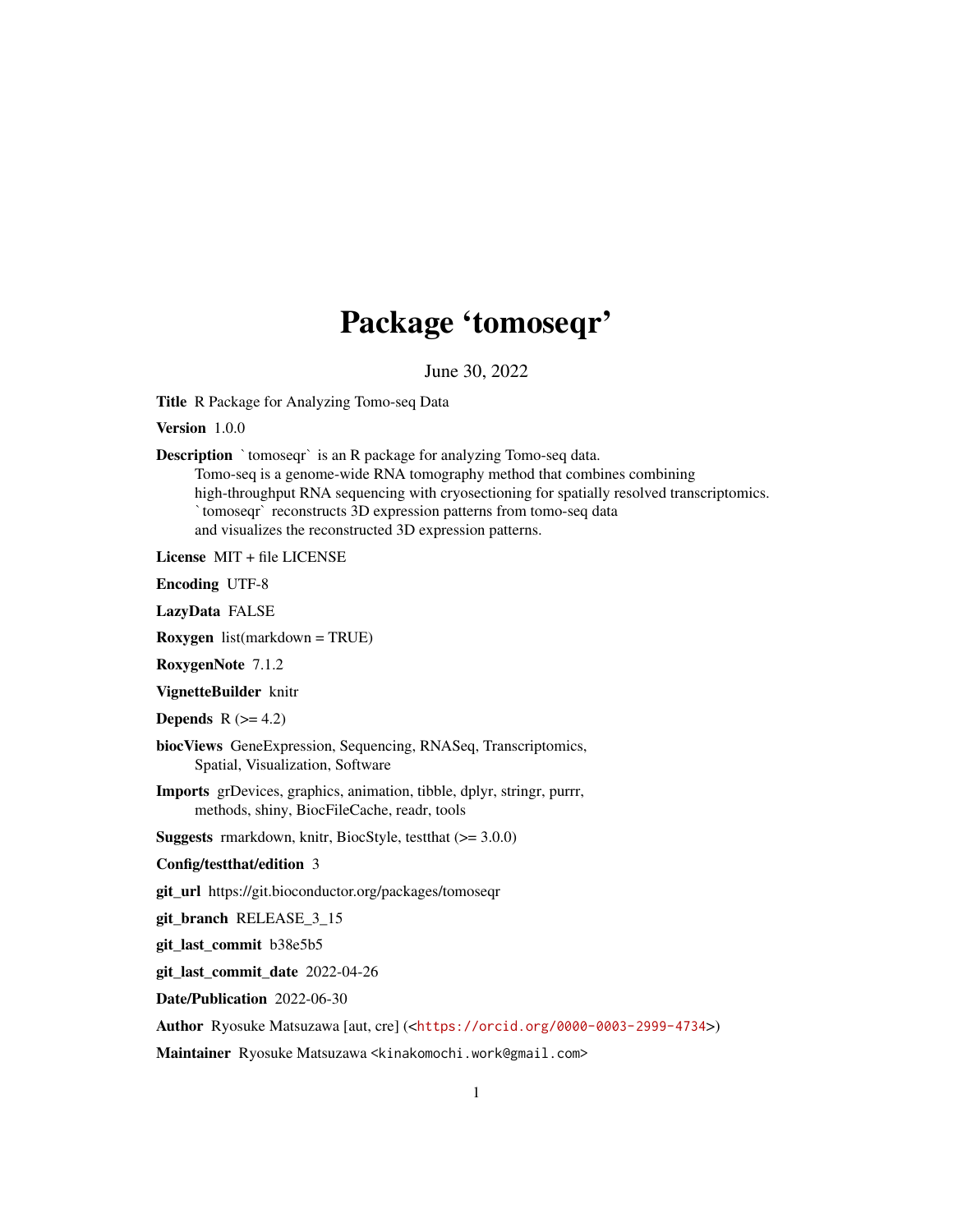### <span id="page-1-0"></span>R topics documented:

|       | $\overline{2}$ |                |
|-------|----------------|----------------|
|       |                | -3             |
|       |                | $\overline{4}$ |
|       |                | $\overline{4}$ |
|       |                | 5              |
|       |                | 6              |
|       |                | $\overline{7}$ |
|       |                | $\overline{7}$ |
|       |                | -8             |
|       |                | -8             |
|       |                | 9              |
|       |                | -9             |
|       |                |                |
|       |                |                |
|       |                |                |
|       |                |                |
|       |                |                |
|       |                |                |
| Index |                | 13             |
|       |                |                |

animate2d *Animate 2D expressions along one axis and generate GIF file.*

#### Description

Animate 2D expressions along one axis and generate GIF file.

#### Usage

```
animate2d(
 tomoObj,
 geneID,
 target = "expression",
 xaxis = 1,yaxis = 2,
 main = geneID,
 xlab = xaxis,
 ylab = yaxis,
 file = str_c(geneID, "_", target, "_", xaxis, "_", yaxis, ".gif"),
 zlim = NA,
 interval = 0.1,
 aspectRatio = c()
)
```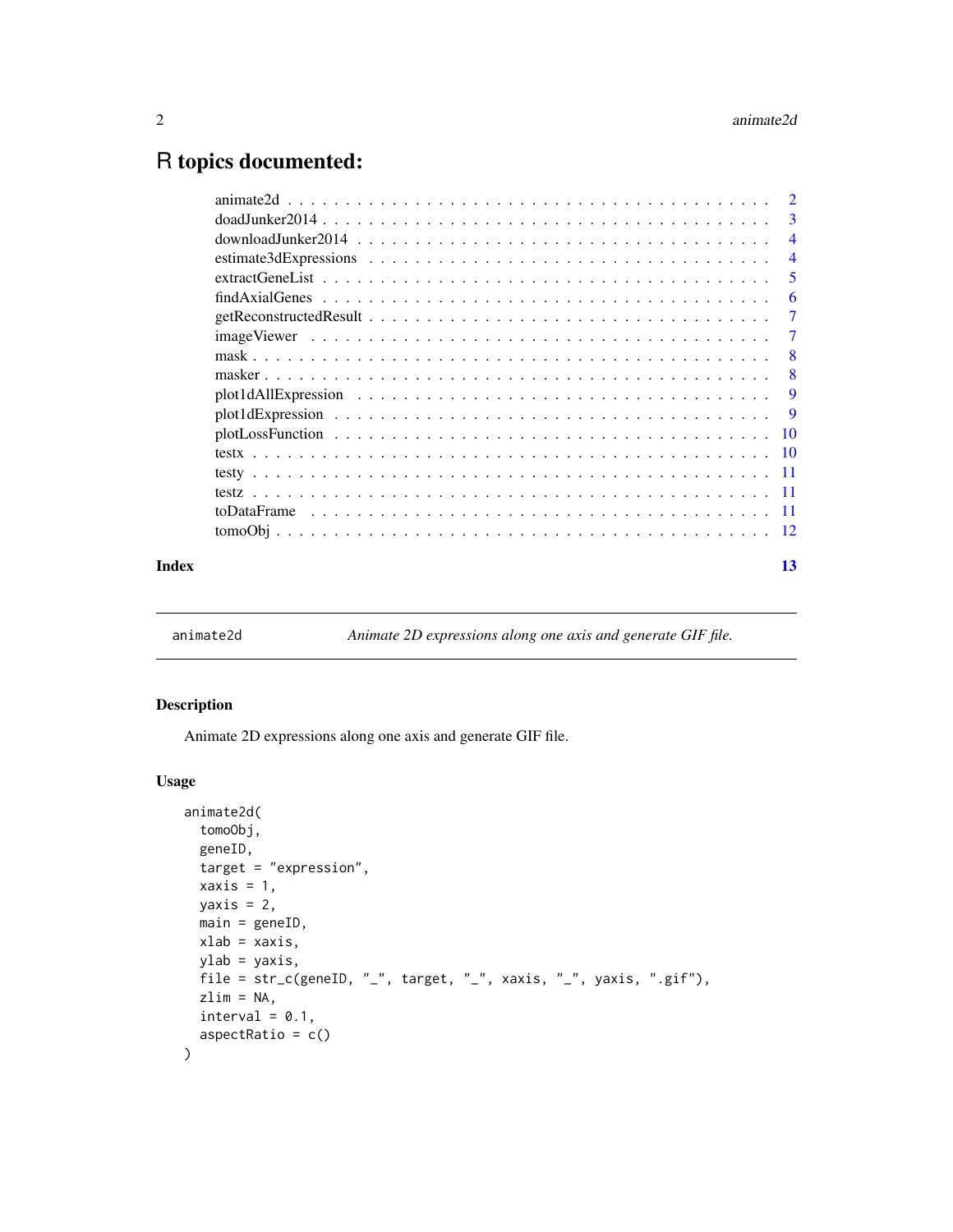#### <span id="page-2-0"></span>doadJunker2014 3

#### Arguments

| tomoObi     | tomoSeq object                                                                                                                                                                                                                   |
|-------------|----------------------------------------------------------------------------------------------------------------------------------------------------------------------------------------------------------------------------------|
| geneID      | single gene ID (string)                                                                                                                                                                                                          |
| target      | "expression", "mask" or "unite" (combination of expression and mask). Default<br>is expression.                                                                                                                                  |
| xaxis       | Number to specify as x-axis $(1, 2 \text{ or } 3)$ . Default is 1.                                                                                                                                                               |
| yaxis       | Number to specify as y-axis $(1, 2 \text{ or } 3)$ . Default is 2.                                                                                                                                                               |
| main        | A string used for the title of the plot. Default is geneID.                                                                                                                                                                      |
| xlab        | Label of x axis. Default is xaxis.                                                                                                                                                                                               |
| ylab        | Label of y axis. Default is yaxis.                                                                                                                                                                                               |
| file        | Path of GIF file.                                                                                                                                                                                                                |
| zlim        | Limit of value of heatmap. If target="mask", it is ignored.                                                                                                                                                                      |
| interval    | interval of GIF animation.                                                                                                                                                                                                       |
| aspectRatio | A 2D vector that represents the ratio of figure. You can specify the ratio as<br>c(width, height). If you don't specify the value of this parameter, the ratio is<br>calculated based on the number of sections along each axis. |

#### Value

It generate GIF file.

#### Examples

```
if(interactive()) {
   data(tomoObj)
    animate2d(tomoObj, "gene2", target = "expression", file = "example.gif")
}
```
doadJunker2014 *Load data of Junker2014 from cache.*

#### Description

Load data of Junker2014 from cache.

#### Usage

```
doadJunker2014(tomoseqrCache)
```
#### Arguments

tomoseqrCache Cache of tomoseqr. You can get it using downloadJunker2014.

#### Value

List of tomo-seq data in cache.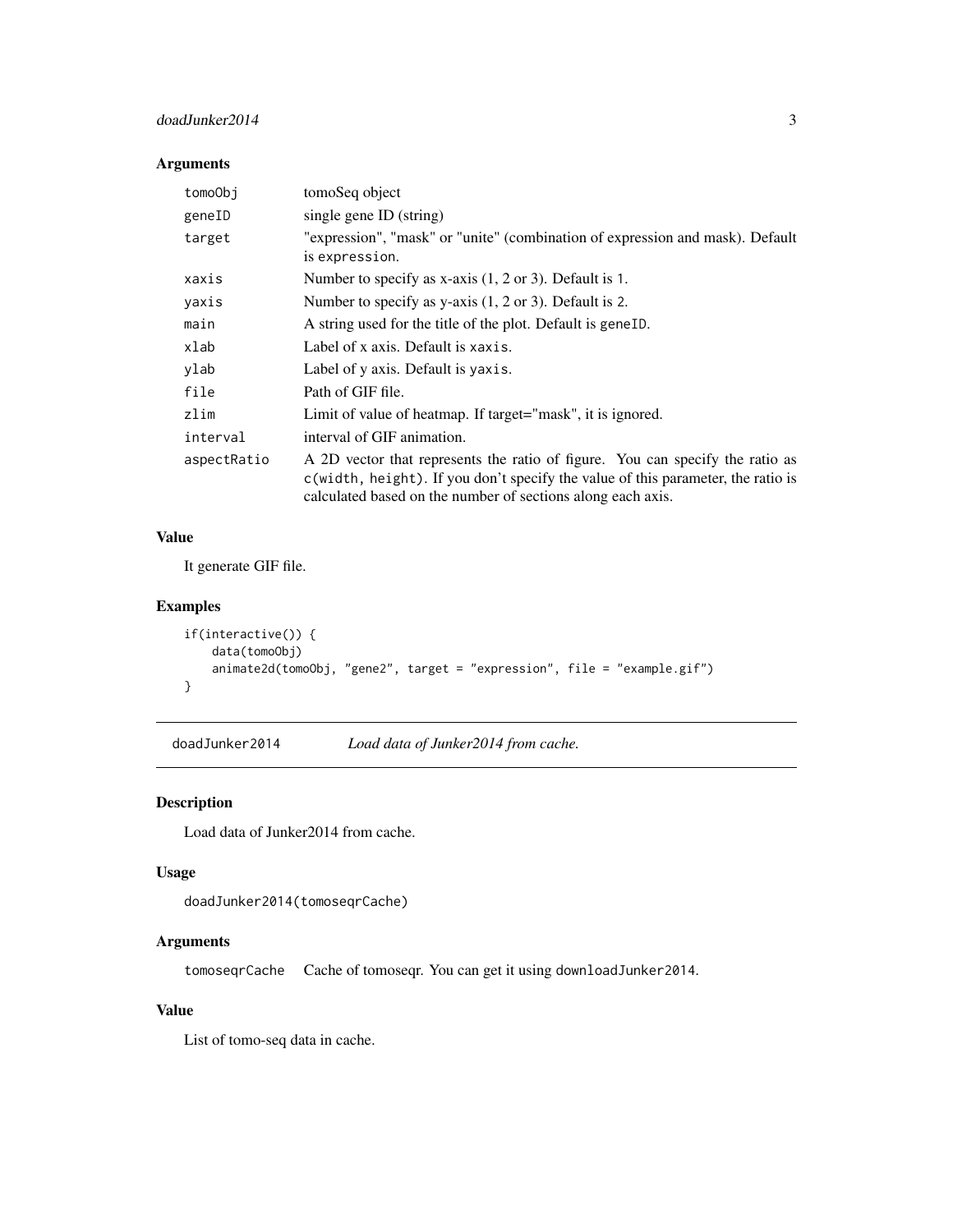<span id="page-3-0"></span>downloadJunker2014 *Download part of the Tomo-seq data published by Junker et al.*

#### Description

Download part of the Tomo-seq data published by Junker et al.

#### Usage

```
downloadJunker2014(verbose = FALSE)
```
#### Arguments

verbose If you want to force downloads with or without cache, set this to TRUE.

#### Value

BiocFileCache object.

estimate3dExpressions *Estimate 3d expressions*

#### Description

Estimate 3d expressions

#### Usage

```
estimate3dExpressions(
  x,
  y,
  z,
  mask,
  query,
  numIter = 100,normCount = "countSum",
  normMask = TRUE
\mathcal{E}
```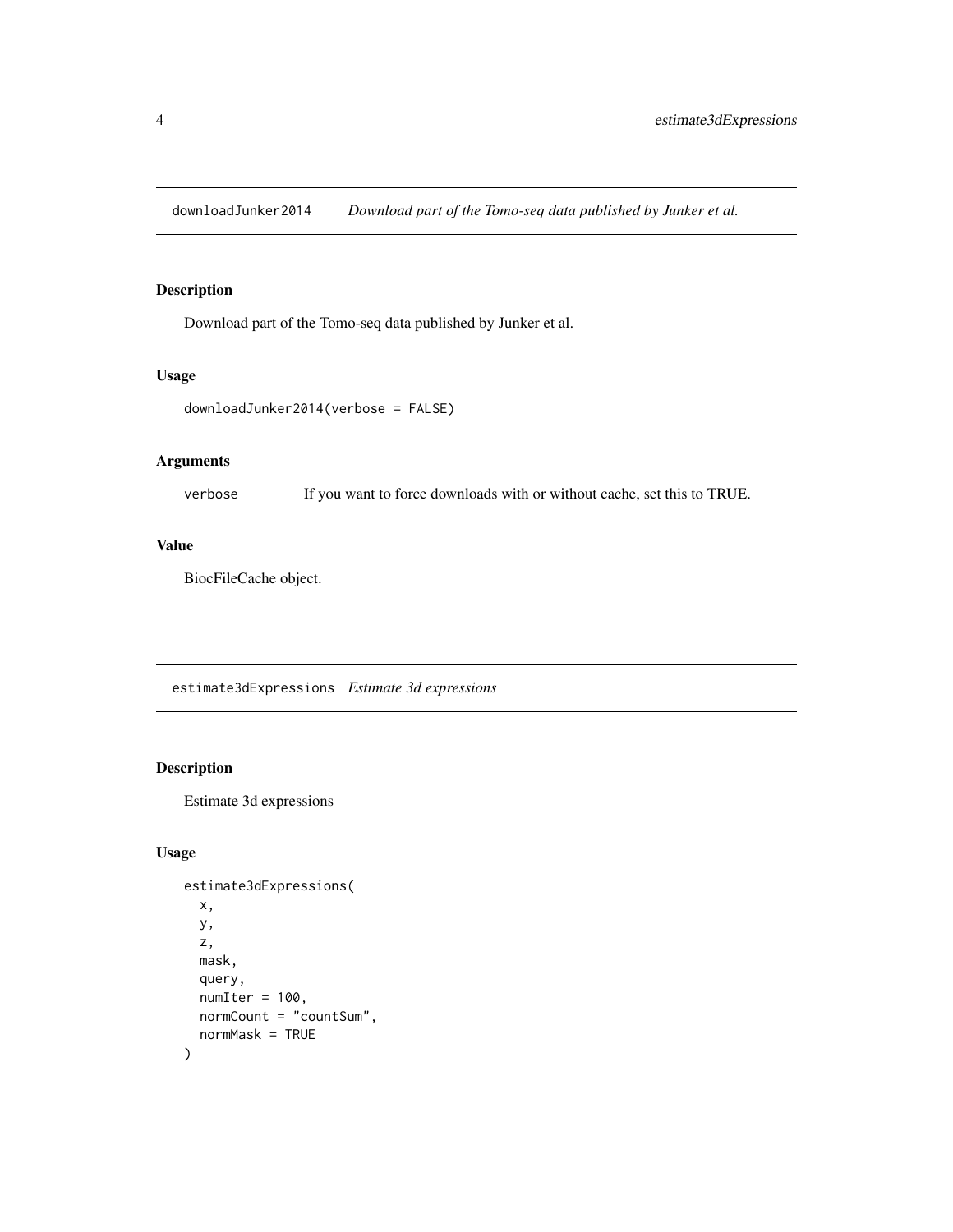#### <span id="page-4-0"></span>extractGeneList 5

#### Arguments

| X         | A data frame object containing a simulated Tomo-seq data for x-axis sections.<br>The rows represent genes. The first column contains gene IDs and the second<br>and subsequent columns contain gene expression levels in sections. |
|-----------|------------------------------------------------------------------------------------------------------------------------------------------------------------------------------------------------------------------------------------|
| y         | A data frame object containing a simulated Tomo-seq data for y-axis sections.<br>The rows represent genes. The first column contains gene IDs and the second<br>and subsequent columns contain gene expression levels in sections. |
| Z         | A data frame object containing a simulated Tomo-seq data for z-axis sections.<br>The rows represent genes. The first column contains gene IDs and the second<br>and subsequent columns contain gene expression levels in sections. |
| mask      | A 3D array that represents if each boxel is included to sample. You can make a<br>mask using masker.                                                                                                                               |
| query     | Vector of gene IDs                                                                                                                                                                                                                 |
| numIter   | How many times iterate                                                                                                                                                                                                             |
| normCount | Specifies the method to normalize the expression amount data.                                                                                                                                                                      |
| normMask  | Whether to normalize by mask or not                                                                                                                                                                                                |

#### Value

tomoSeq object

#### Examples

```
data("testx", "testy", "testz", "mask")
estimate3dExpressions(
   testx,
   testy,
   testz,
   mask = mask,query = c("gene1"),
   normCount = "countSum",
   normMask = TRUE
)
```
extractGeneList *Extract geneIDs to which hoge can be applied.*

#### Description

Extract geneIDs to which hoge can be applied.

#### Usage

extractGeneList(x, y, z)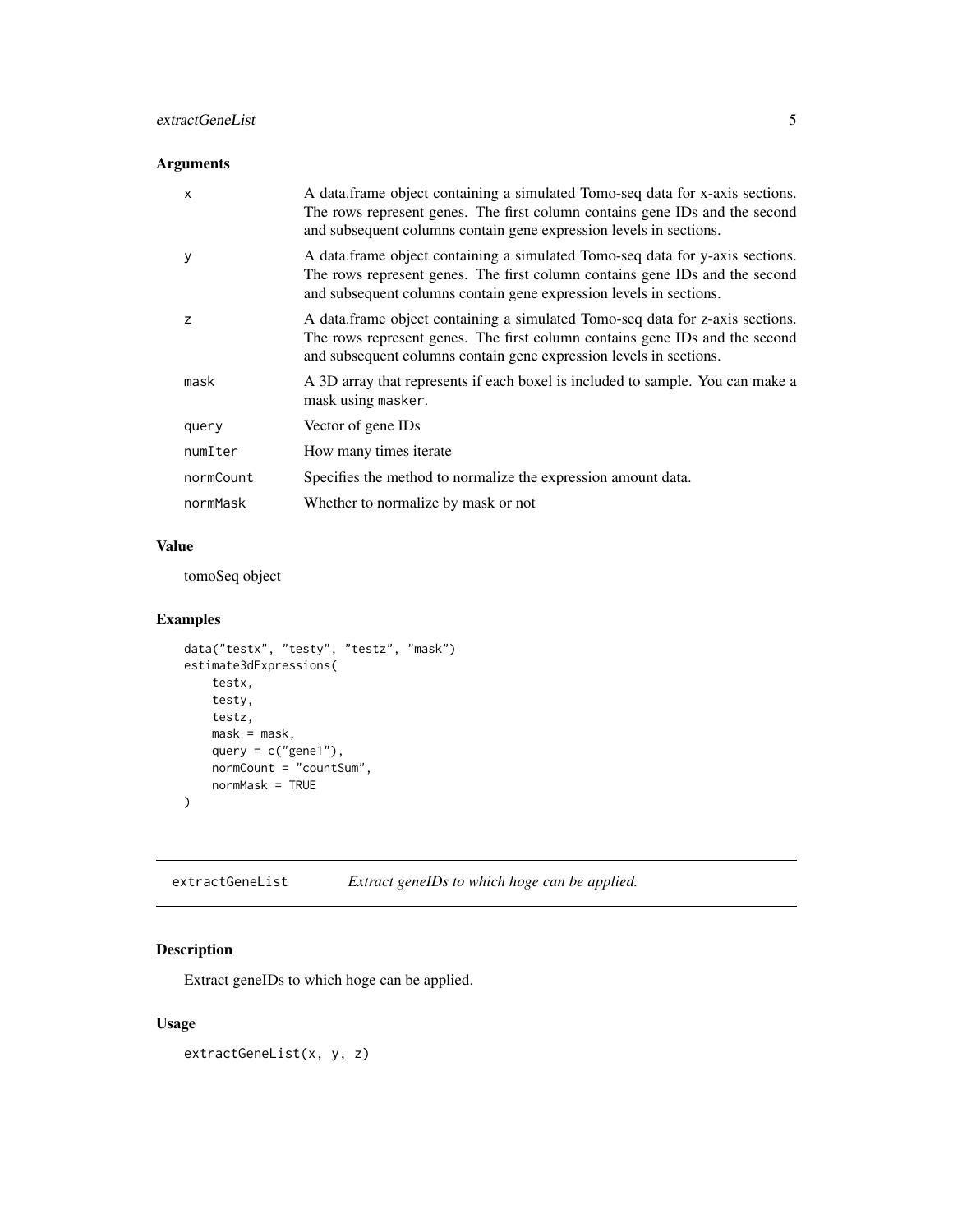#### <span id="page-5-0"></span>Arguments

| $\times$ | A data.frame object containing a Tomo-seq data for x-axis sections. The rows<br>represent genes. The first column contains gene IDs and the second and subse-<br>quent columns contain gene expression levels in sections. |
|----------|----------------------------------------------------------------------------------------------------------------------------------------------------------------------------------------------------------------------------|
| y        | A data frame object containing a Tomo-seq data for y-axis sections. The rows<br>represent genes. The first column contains gene IDs and the second and subse-<br>quent columns contain gene expression levels in sections. |
|          | A data frame object containing a Tomo-seq data for z-axis sections. The rows<br>represent genes. The first column contains gene IDs and the second and subse-<br>quent columns contain gene expression levels in sections. |

#### Value

A vector that contains genes which can be used for estimate3dExpressions.

#### Examples

```
data("testx", "testy", "testz")
extractGeneList(testx, testy, testz)
```
findAxialGenes *Find peak genes on axial*

#### Description

Find peak genes on axial

#### Usage

```
findAxialGenes(tomoSeqData, genes = "all")
```
#### Arguments

| tomoSeqData | tomo-seq data of any axis |
|-------------|---------------------------|
| genes       | If run for all genes      |

#### Value

A data frame consisting of gene ID, max of expression levels of the gene, mean of expression levels calculated by excluding the maximum value and section number showing the maximum expression level (0 means that there is no such section).

#### Examples

```
data(testx)
findAxialGenes(testx)
```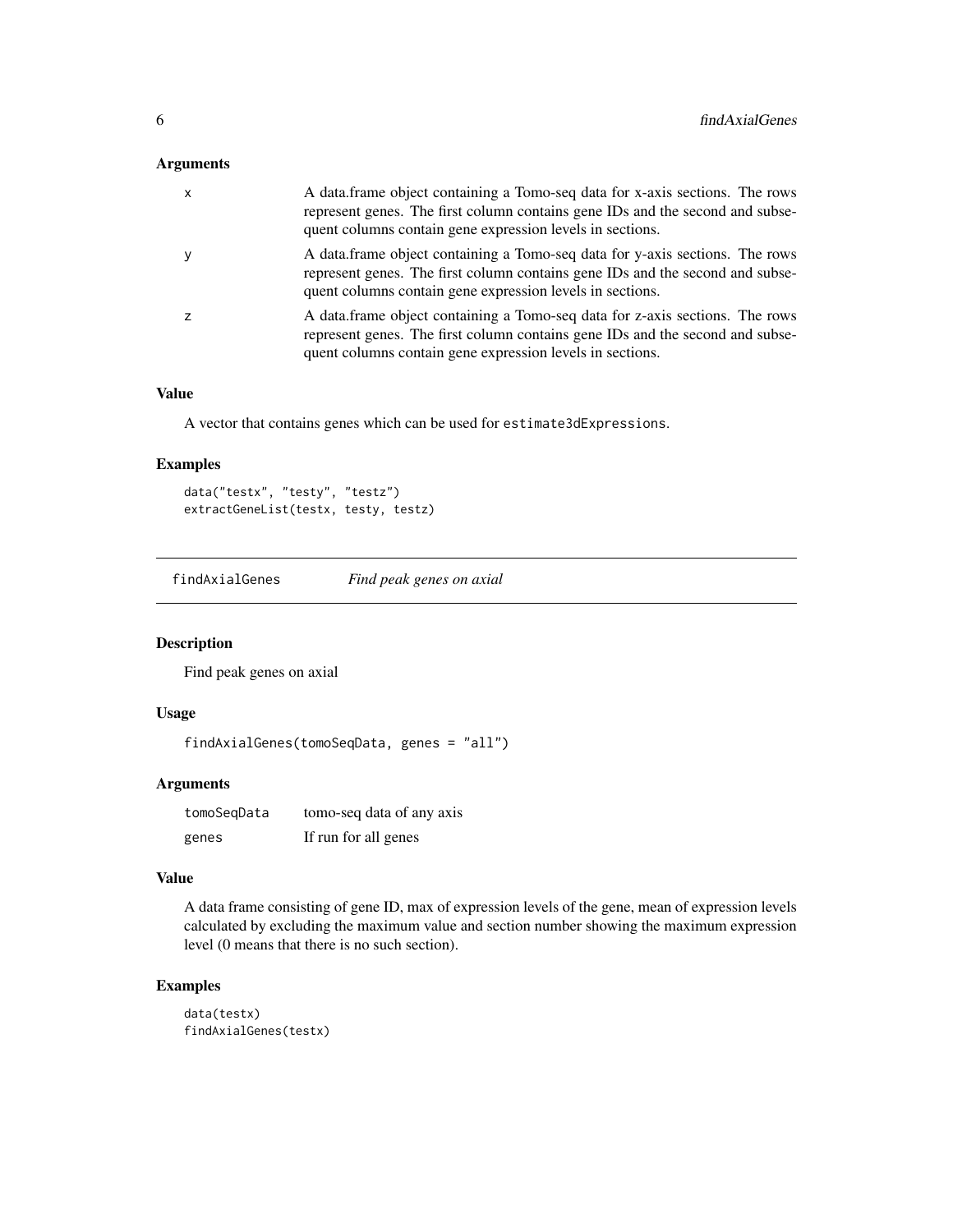<span id="page-6-0"></span>getReconstructedResult

*Get reconstructed matrix*

#### Description

Get reconstructed matrix

#### Usage

getReconstructedResult(tomoObj, geneID)

#### Arguments

| tomoObi | tomoSeq object |
|---------|----------------|
| geneID  | single gene ID |

#### Value

Reconstruction result as matrix

#### Examples

```
data(tomoObj)
getReconstructedResult(tomoObj, "gene2")
```
imageViewer *Output the reconstructed expression pattern as an image.*

#### Description

Output the reconstructed expression pattern as an image.

#### Usage

```
imageViewer(tomoObj, geneID)
```
#### Arguments

| tomoObj | tomoSeq object   |
|---------|------------------|
| geneID  | geneID as string |

#### Value

NA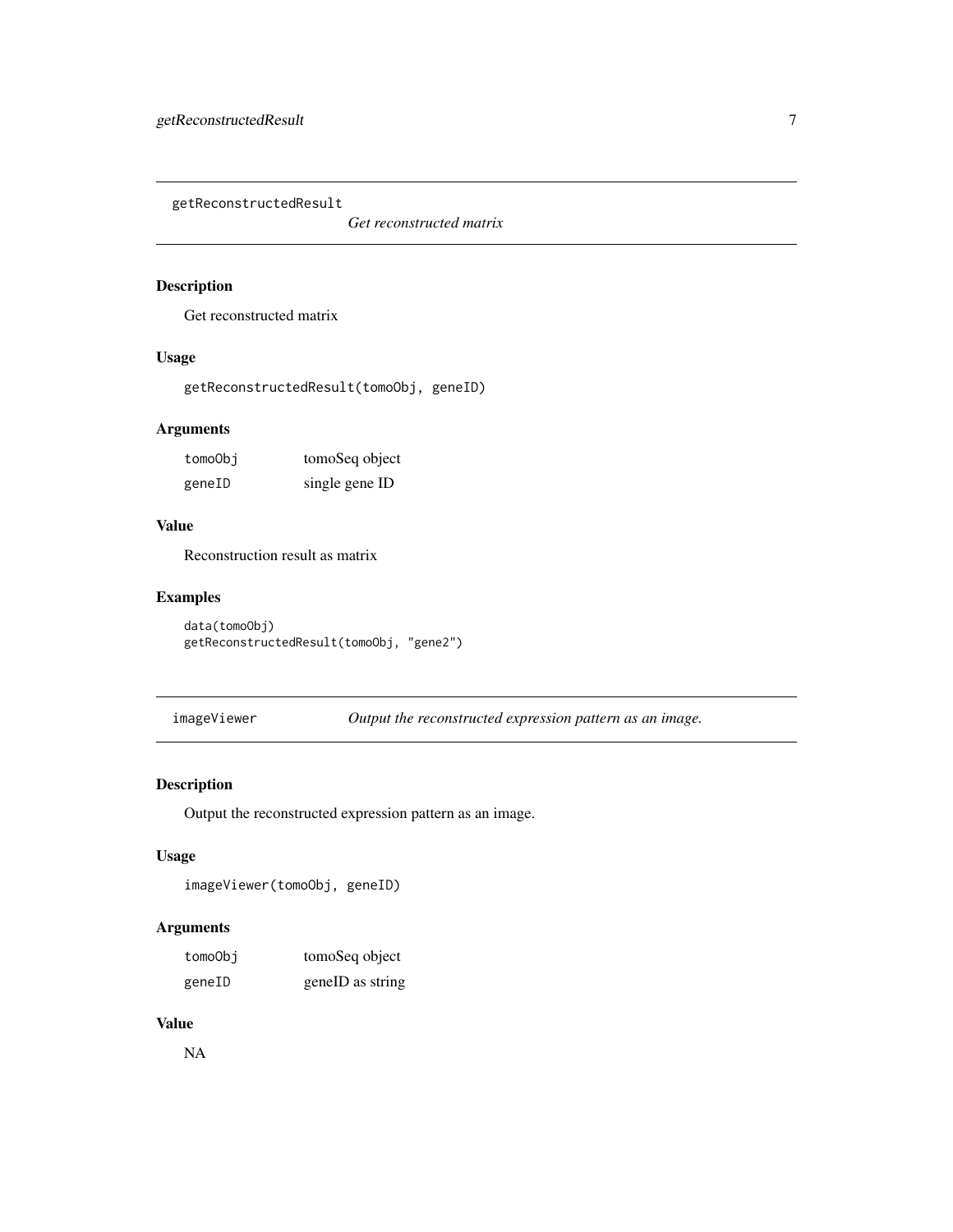8 masker and the set of the set of the set of the set of the set of the set of the set of the set of the set of the set of the set of the set of the set of the set of the set of the set of the set of the set of the set of

#### Examples

```
if (interactive()) {
    data(tomoObj)
    imageViewer(tomoObj, "gene2")
}
```
<span id="page-7-1"></span>

mask *A matrix containing mask data.*

#### Description

It is a matrix representing the mask. Each element of the matrix corresponds to a voxel, and has the value 1 if the voxel is included in the mask, 0 if it is not.

masker *Make mask*

#### Description

Make mask

#### Usage

masker()

#### Value

NA

#### Examples

```
if (interactive()) {
   masker()
}
```
<span id="page-7-0"></span>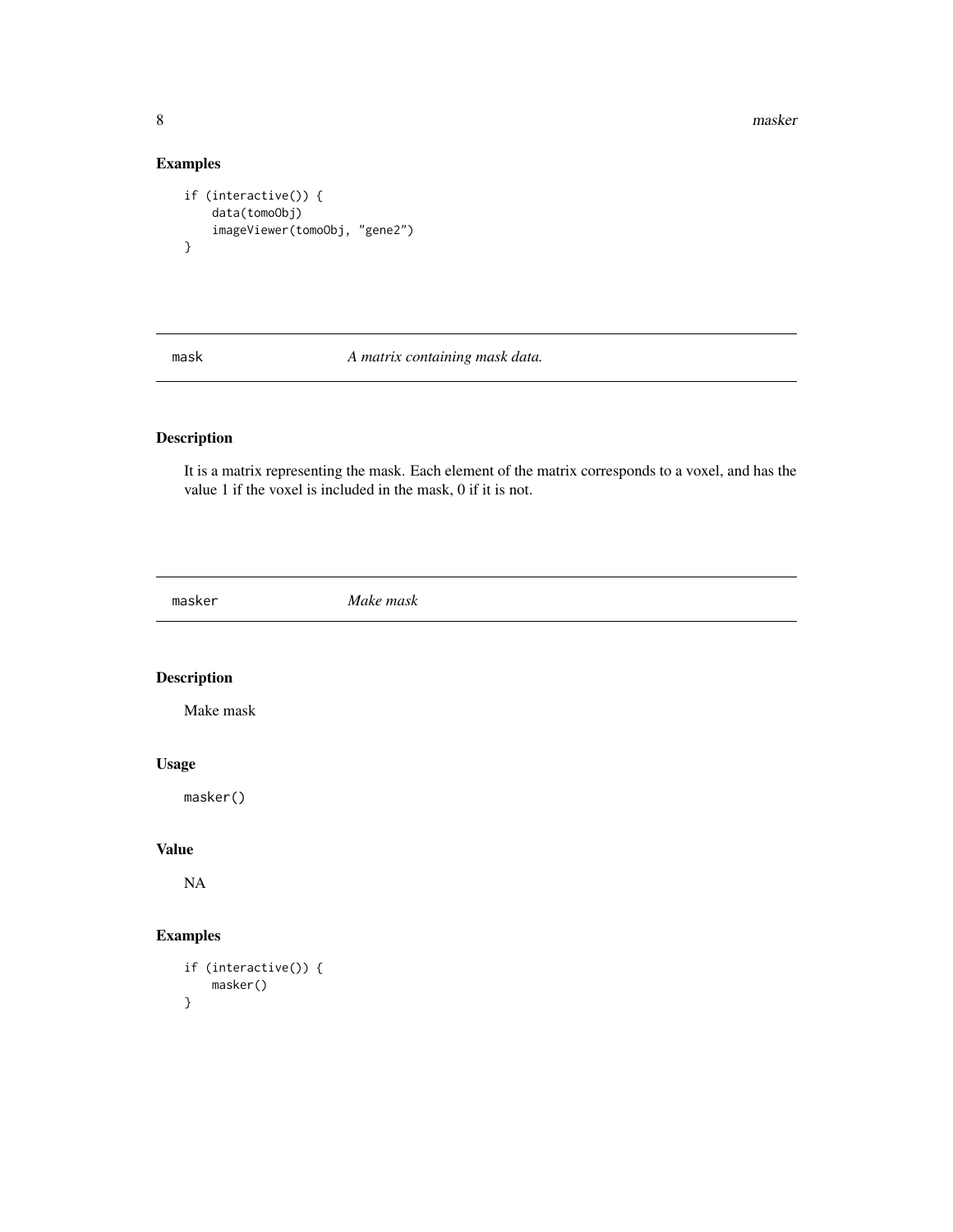<span id="page-8-0"></span>plot1dAllExpression *Plot expressions of all genes along an axis*

#### Description

Plot expressions of all genes along an axis

#### Usage

```
plot1dAllExpression(tomoSeqData, ...)
```
#### Arguments

| tomoSeqData | A data frame object containing a Tomo-seq data for any sections. The rows rep-<br>resent genes. The first column contains gene IDs and the second and subsequent<br>columns contain gene expression levels in sections. |
|-------------|-------------------------------------------------------------------------------------------------------------------------------------------------------------------------------------------------------------------------|
| .           | Arguments which are related to plot parameters. Prease refer to plot.                                                                                                                                                   |

#### Value

NA

#### Examples

```
data("testx")
plot1dAllExpression(testx)
```
plot1dExpression *Plot expression of single gene along an axis*

#### Description

Plot expression of single gene along an axis

#### Usage

```
plot1dExpression(tomoObj, geneID, axes)
```
#### Arguments

| tomoObi | tomoSeq object           |
|---------|--------------------------|
| geneID  | single gene ID (string)  |
| axes    | axis $("x", "y" or "z")$ |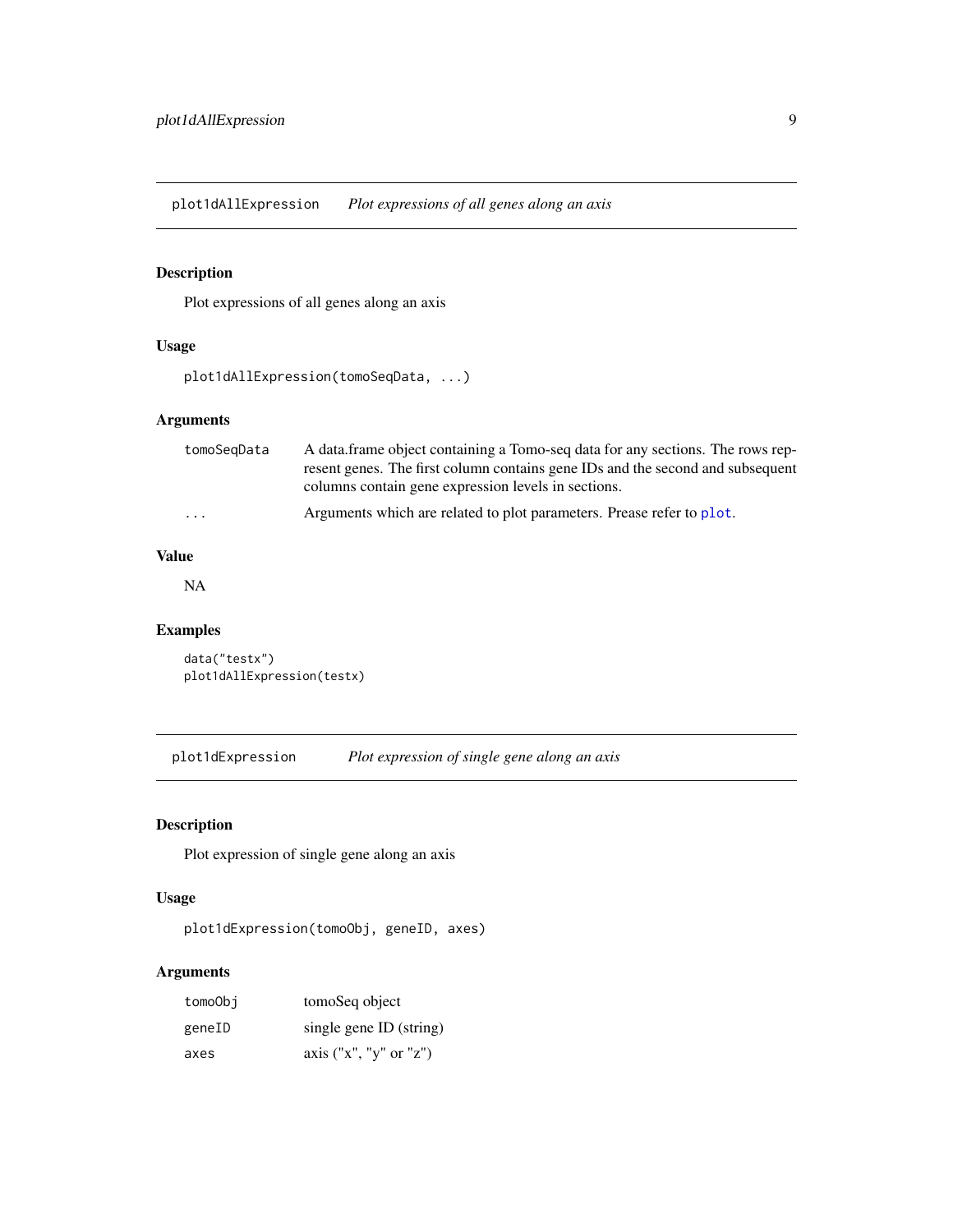#### Value

NA

#### Examples

```
data(tomoObj)
plot1dExpression(tomoObj, "gene2", "x")
```
plotLossFunction *Plot the trend of the value of the loss function.*

#### Description

Plot the trend of the value of the loss function.

#### Usage

plotLossFunction(tomoObj, geneID)

#### Arguments

| tomoObi | tomoSeq object          |
|---------|-------------------------|
| geneID  | single gene ID (string) |

#### Value

NA

#### Examples

```
data(tomoObj)
plotLossFunction(tomoObj, "gene2")
```
<span id="page-9-1"></span>

| testx | A data frame object containing a simulated Tomo-seq data for x-axis |
|-------|---------------------------------------------------------------------|
|       | sections.                                                           |

#### Description

A data.frame object containing a simulated Tomo-seq data for x-axis sections. The rows represent genes. The first column contains gene IDs and the second and subsequent columns contain gene expression levels in sections.

<span id="page-9-0"></span>10 testx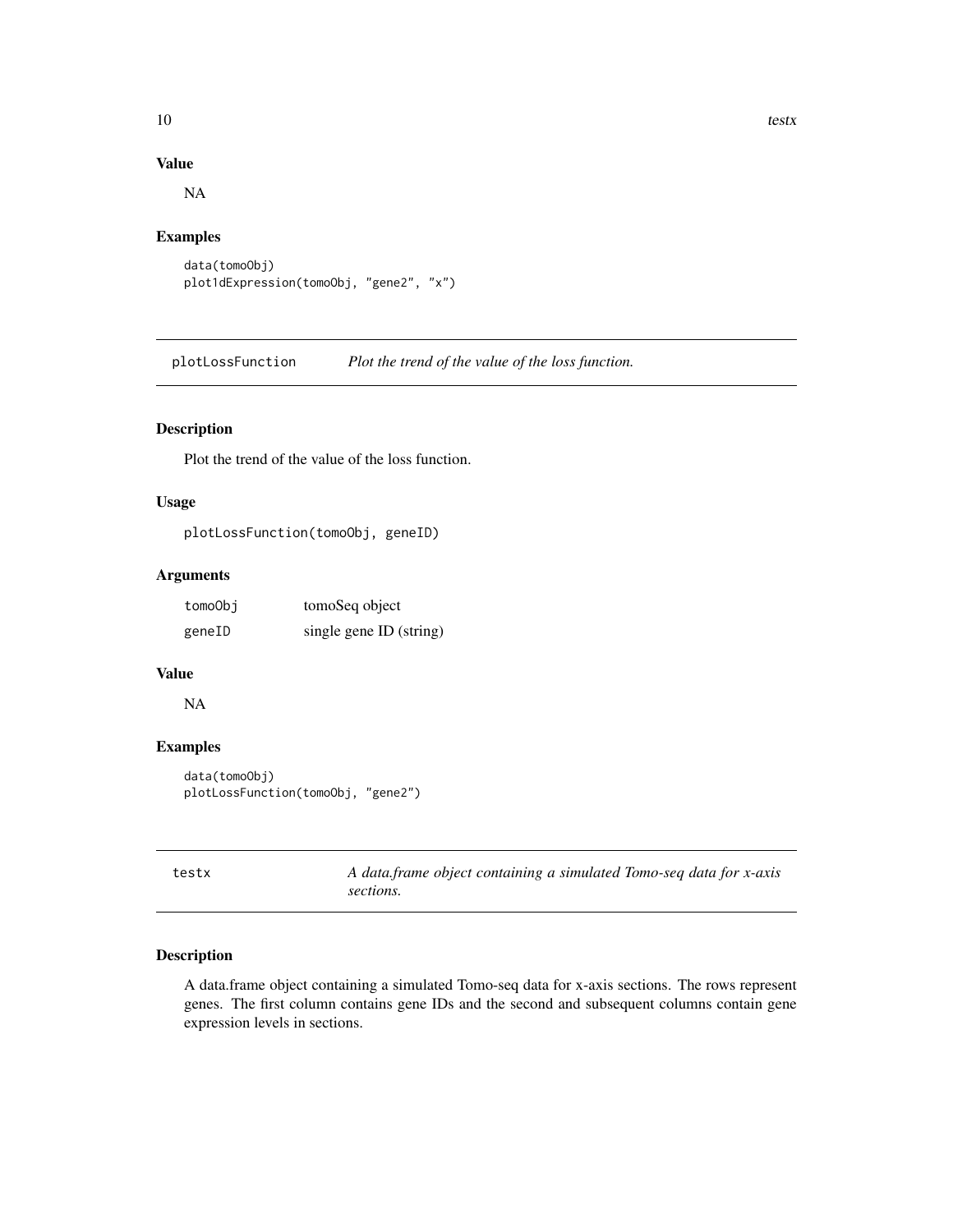<span id="page-10-1"></span><span id="page-10-0"></span>testy *A data.frame object containing a simulated Tomo-seq data for y-axis sections.*

#### Description

A data.frame object containing a simulated Tomo-seq data for y-axis sections. The rows represent genes. The first column contains gene IDs and the second and subsequent columns contain gene expression levels in sections.

<span id="page-10-2"></span>

| testz | A data frame object containing a simulated Tomo-seq data for z-axis |
|-------|---------------------------------------------------------------------|
|       | sections.                                                           |

#### Description

A data.frame object containing a simulated Tomo-seq data for z-axis sections. The rows represent genes. The first column contains gene IDs and the second and subsequent columns contain gene expression levels in sections.

toDataFrame *Convert reconstructed matrix to data.frame.*

#### Description

Convert reconstructed matrix to data.frame.

#### Usage

```
toDataFrame(tomoObj, geneID)
```
#### Arguments

| tomoObi | tomoSeq object |
|---------|----------------|
| geneID  | single gene ID |

#### Value

Reconstruction result converted to dataframe.

#### Examples

```
data(tomoObj)
toDataFrame(tomoObj, "gene2")
```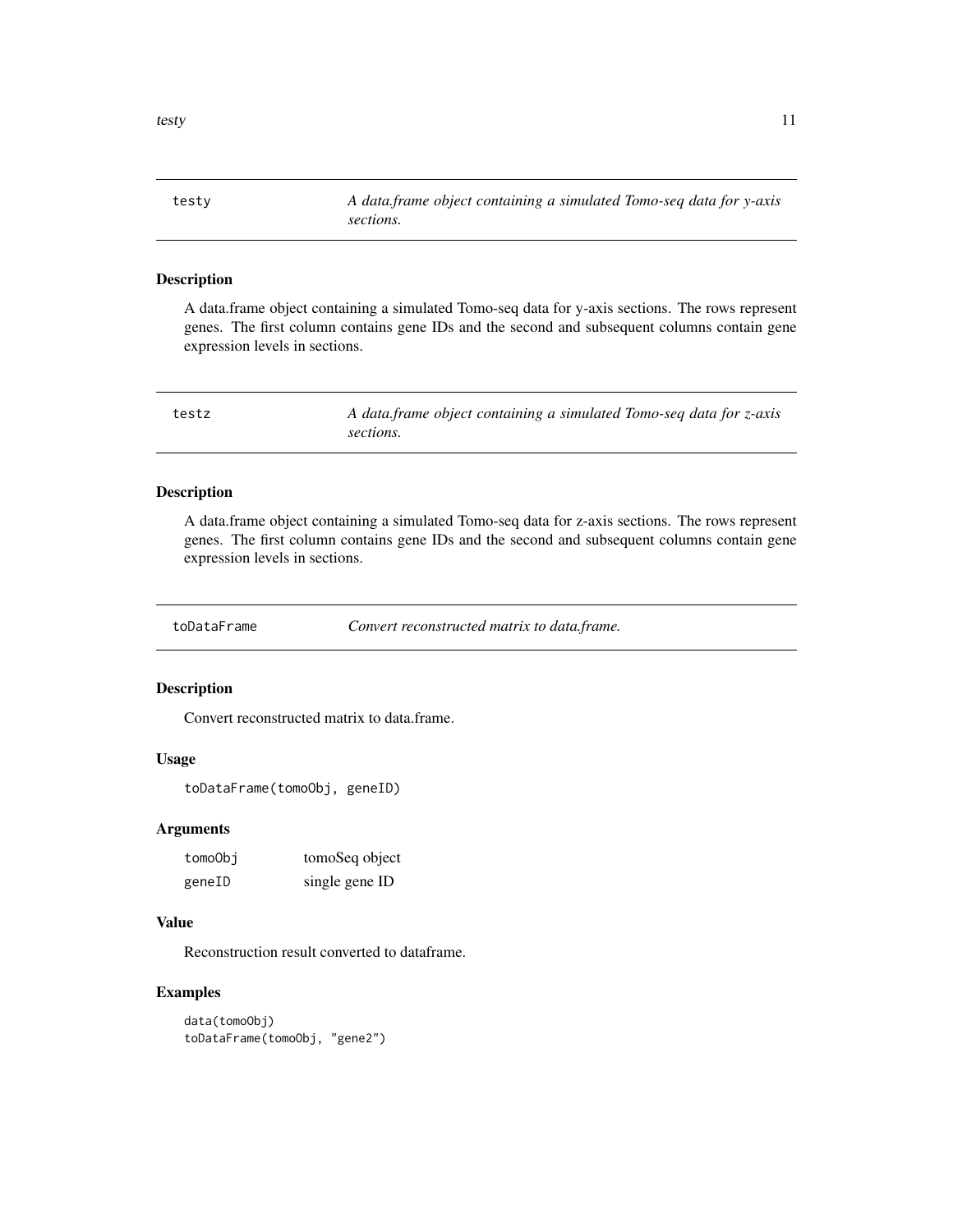<span id="page-11-0"></span>

### Description

It is a tomoSeq object generated from [testx](#page-9-1), [testy](#page-10-1), [testz](#page-10-2) and [mask](#page-7-1).